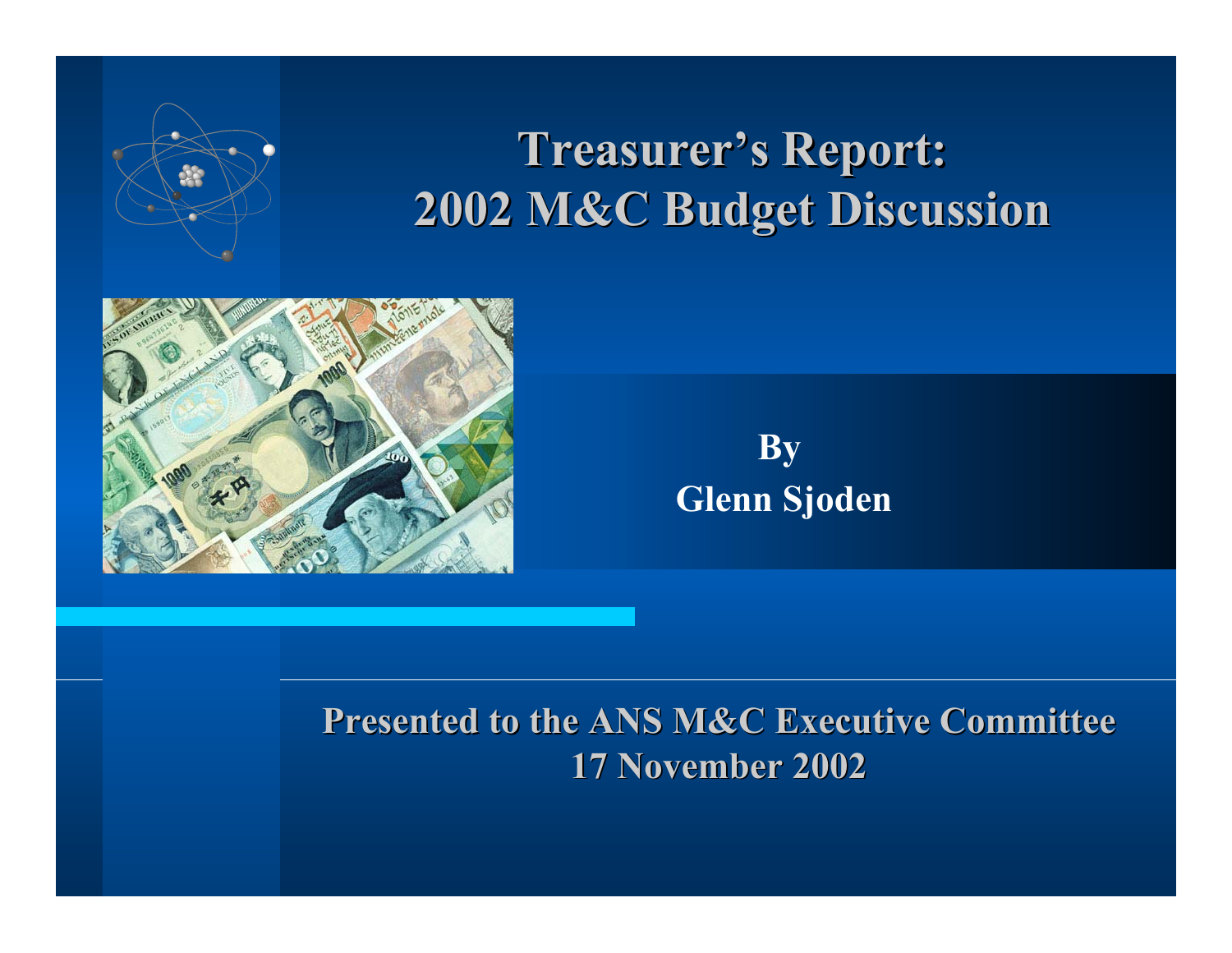## **Overview- M&C Treasurer Overview- M&C Treasurer**

- $\bullet$  **Introduction**
- z **Update from June 2002**
- **Budget Highlights**
- **Student Support Items**
- z **Disbursements**
- **Action Items**
- z **Wrap-up, Questions**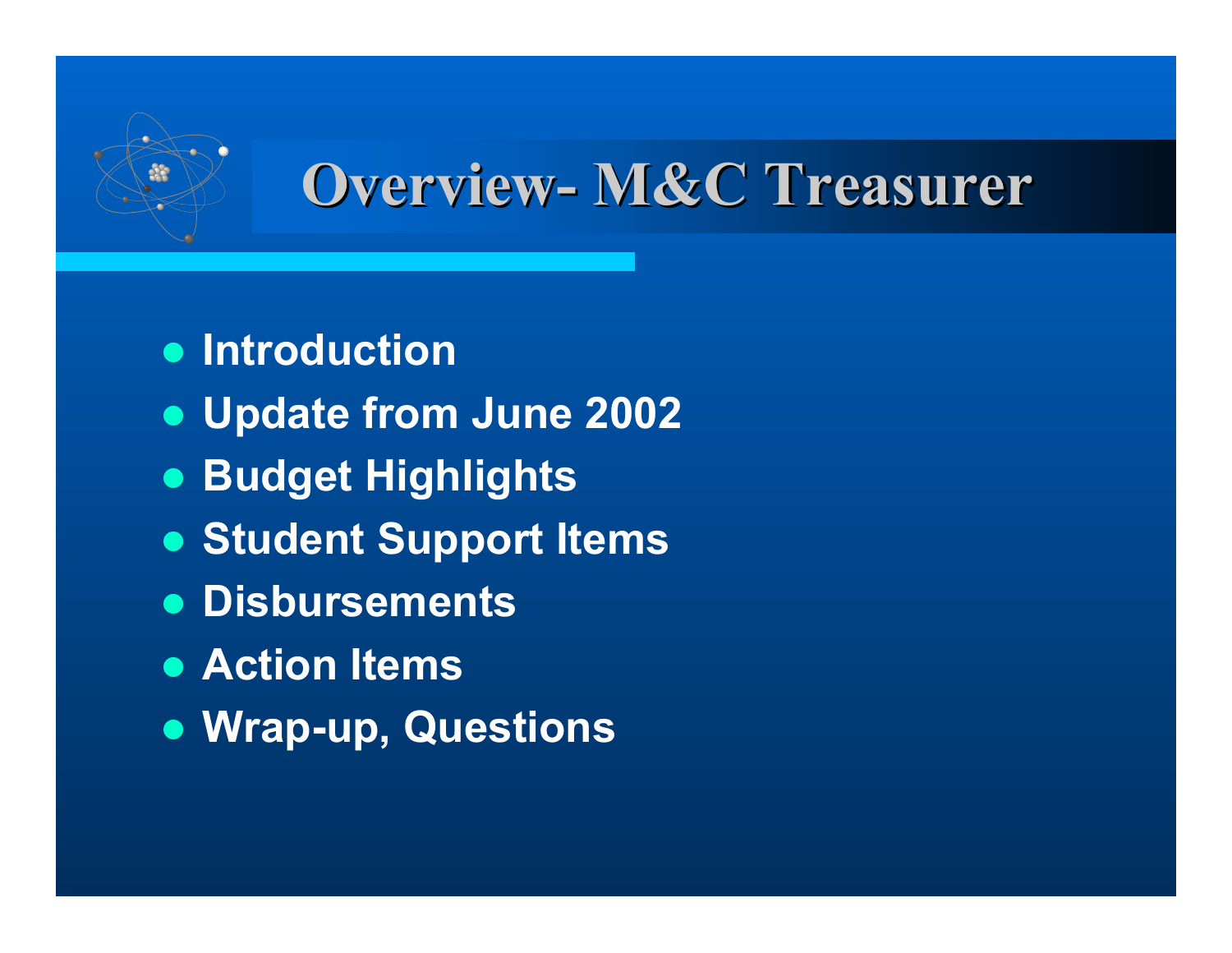## **Update from June 2002... Update from June 2002...**

• No formal budget on file with ANS

- **No budget submitted by former treasurer**
- **No record of executed funding transactions...**
	- **Student support, Dannel End, Student Conference, Misc Fees,**
- $\bullet$  **Worked with ANS** 
	- **Reconstructed M&C budgetary actions**
		- **Worked with Toni Bishop, Janet McLaughlin at ANS**
	- **Most figures in by 8 Aug 02, some took longer**
- **Several issues arose as a result...**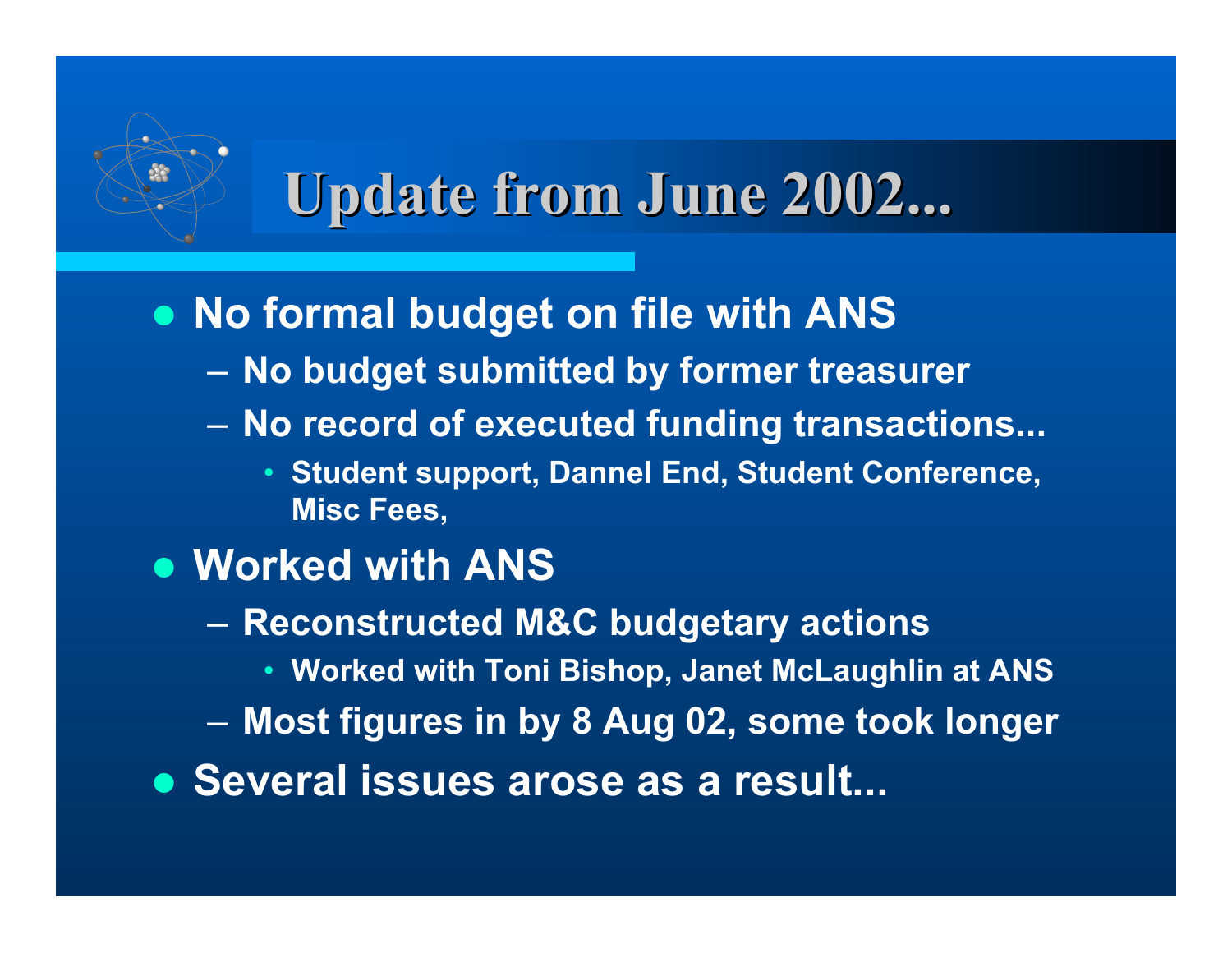# **Budget Highlights Budget Highlights**

**• Reconstructed '01, '02 Budget Actions** – **Communication with ANS (38 emails, 4 faxes) • Resolved budget discrepancies from ANS** – **Salt Lake Topical \$, queries in Jul, Aug, Sep 02** – **\$ Not reflected in "final" budget funds as expected in Sep; additional queries made; \$11,212 finally allocated to M&C in October '02** <sup>z</sup> **Mistake in budget** *actual vs projected*

- **ANS assumed all '02 bills paid, subtracted projected expenses to report new (low) balance**
- **Action taken, budget now ON TRACK...**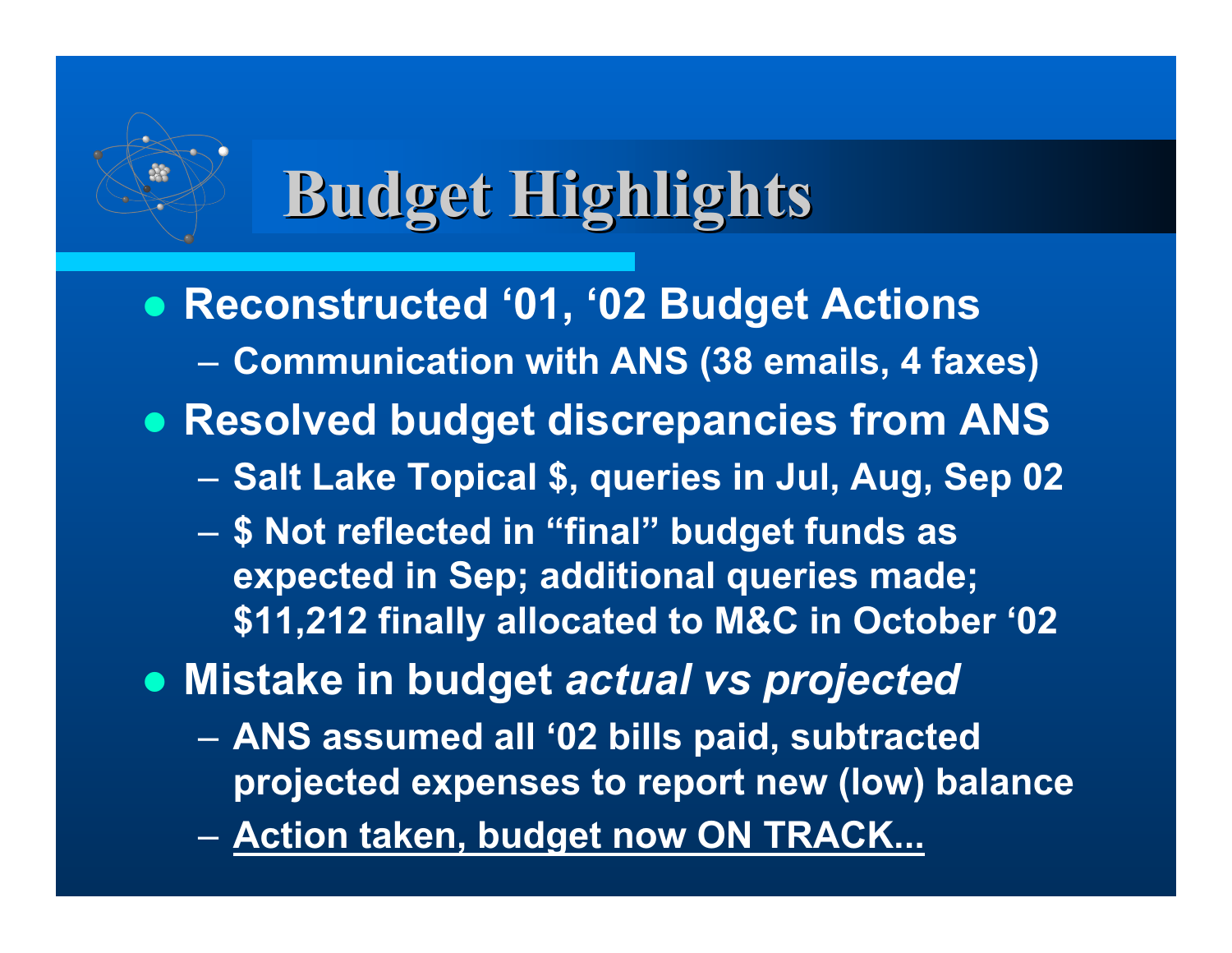$\bullet$   $\sim$ 

#### **PAGE 1** AMERICAN NUCLEAR SOCIETY DIVISION FINANCIAL REPORT 9/30/2002

#### **MATH & COMPUTATION DIV.**

| <b>Budget</b>                  |                                                                                                         | <b>BUDGET</b><br><b>12 MONTHS</b><br>2002 | <b>ACTUAL</b><br>9 MONTHS<br>2002 | PAGE <sub>2</sub><br>REF. |
|--------------------------------|---------------------------------------------------------------------------------------------------------|-------------------------------------------|-----------------------------------|---------------------------|
| • Last budget                  | <b>BUDGET FUNDS</b><br><b>CARRY FORWARD FROM 2001</b><br>2002 MEMBER ALLOCATION<br>DIVISION INCOME 2002 | 12,040<br>819<br>11,212                   | 12,040<br>819<br>11,212           | 1                         |
| rec'd back<br><b>from ANS</b>  | <b>TOTAL BUDGET FUNDS</b><br><b>BUDGET EXPENSES</b><br><b>NEWSLETTERS</b>                               | 24,071<br>66                              | 24,071<br>$\Omega$                | 2                         |
| • Balance of<br>\$23,571 prior | AWARDS, PLAQUES                                                                                         | $\Omega$                                  | $\Omega$                          | 3                         |
| to DC Meeting                  | NATIONAL MEETING COSTS<br><b>DIVISION OFFICER EXPENSE</b>                                               | $\Omega$<br>50                            | $\Omega$<br>$\mathbf 0$           | 4<br>5                    |
| expenses<br>• DC expenses      | <b>STUDENT SUPPORT</b>                                                                                  | 2,125                                     | 500                               | 6                         |
| \$680 to date                  | <b>SCHOLARSHIP/NEED FUNDING</b><br><b>OTHER EXPENSES</b>                                                | 1,000<br>2,804                            | $\Omega$<br>$\mathbf 0$           | $\overline{7}$<br>8       |
|                                | <b>TOTAL EXPENSES</b><br>EXCESS (DEFICIENCY) OF                                                         | 6,045                                     | 500                               |                           |
|                                | <b>BUDGET FUNDS OVER EXPENSES</b>                                                                       | 18,026                                    | 23,571                            |                           |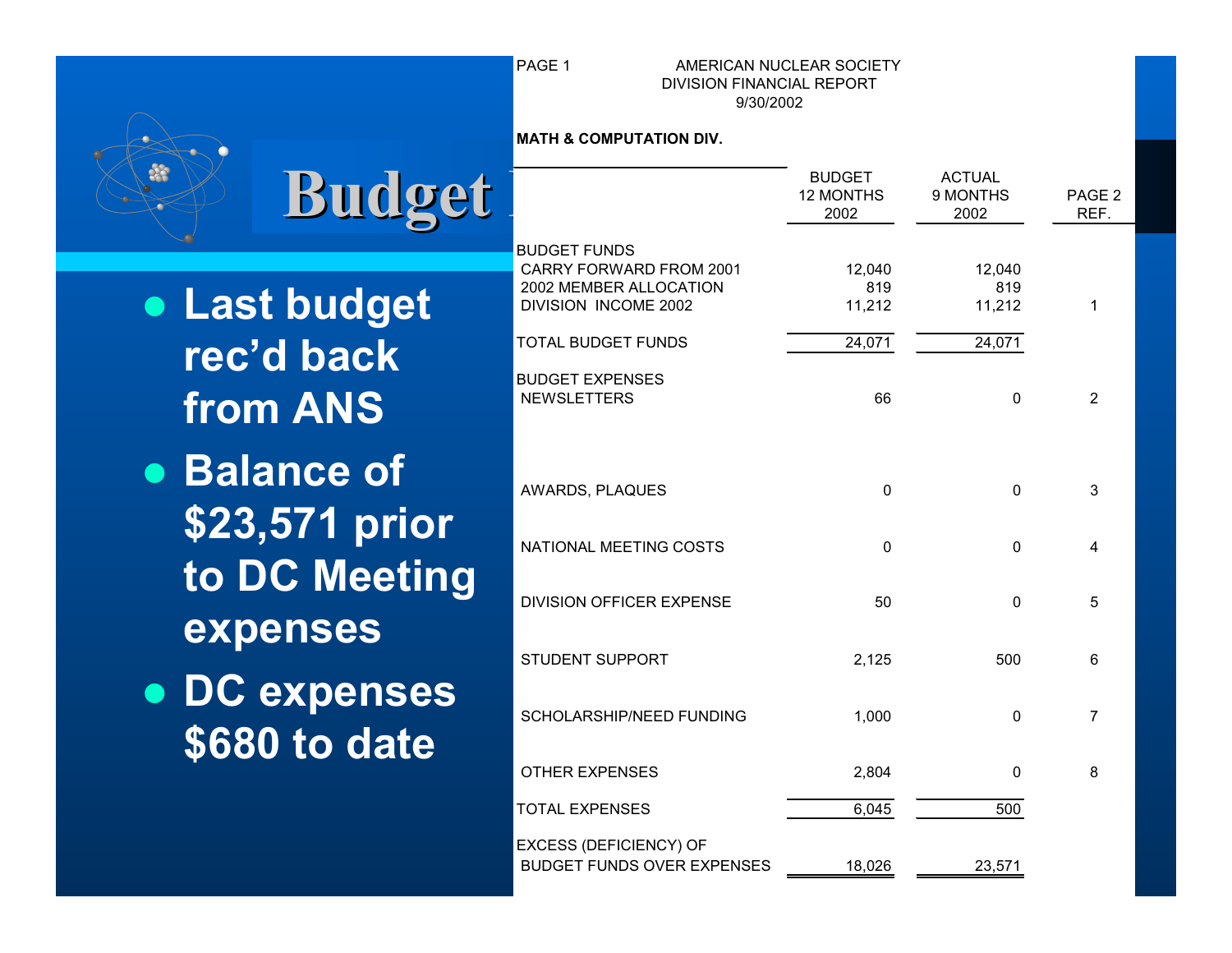

# **Budget Forecast... Budget Forecast...**

### z **Treasurer's Out Year Forecast… ->**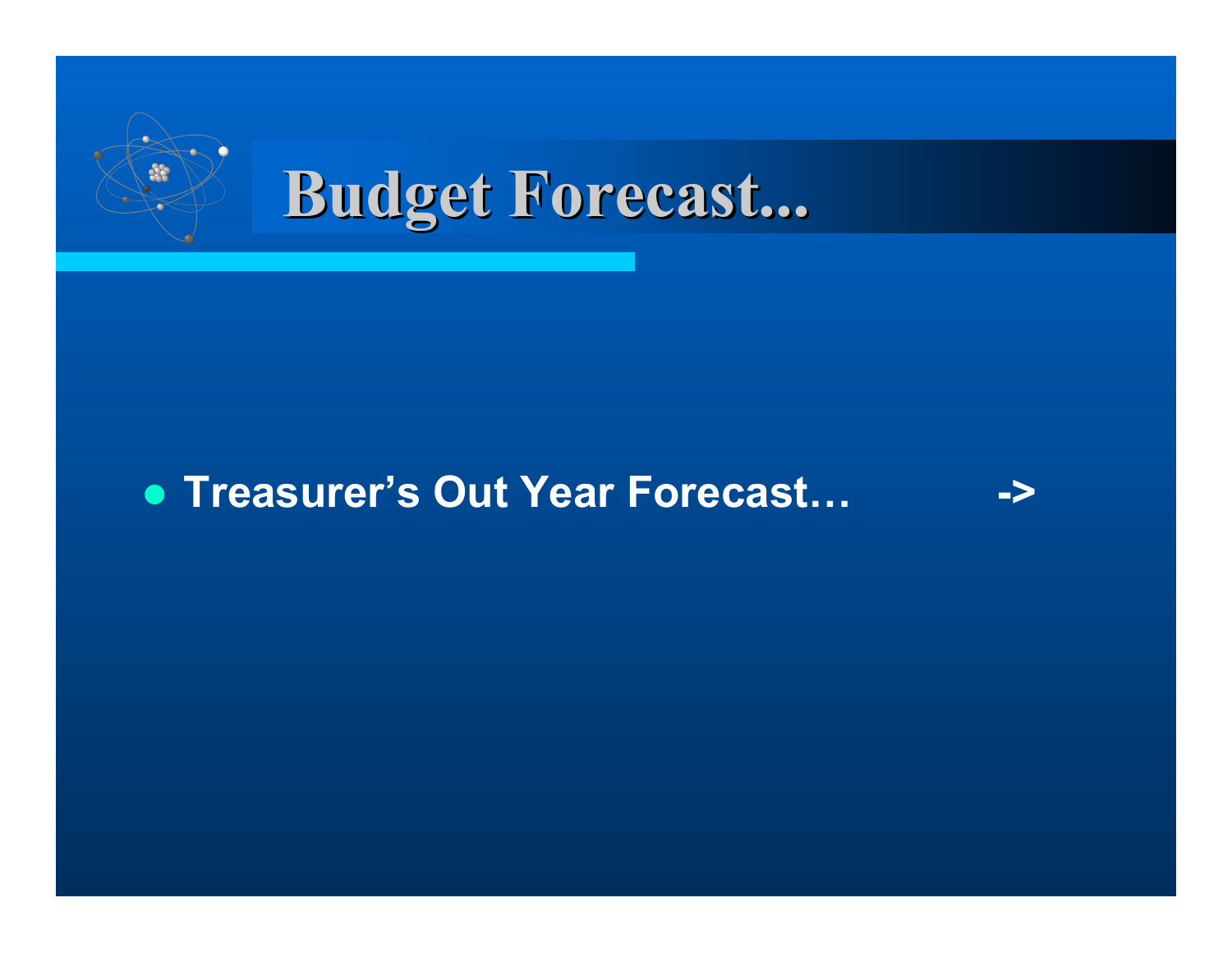| <b>BUDGET for the ANS Mathematics and Computation Division</b> |                                                                   |                            |                      |                |                                                  |                     |                          |                               |                           |                          |                          |                       |                                    |                          |                                                                  |                 |                          |
|----------------------------------------------------------------|-------------------------------------------------------------------|----------------------------|----------------------|----------------|--------------------------------------------------|---------------------|--------------------------|-------------------------------|---------------------------|--------------------------|--------------------------|-----------------------|------------------------------------|--------------------------|------------------------------------------------------------------|-----------------|--------------------------|
|                                                                |                                                                   |                            |                      |                |                                                  |                     |                          |                               |                           |                          |                          |                       |                                    |                          |                                                                  |                 |                          |
|                                                                | <b>American Nuclear Society</b>                                   |                            |                      |                |                                                  |                     |                          |                               |                           |                          |                          |                       |                                    |                          |                                                                  |                 |                          |
| <b>Forecast Budget Estimates</b>                               |                                                                   | As of: Oct 02              |                      |                |                                                  | = Confirmed by ANS  |                          |                               |                           |                          |                          |                       |                                    |                          |                                                                  |                 |                          |
|                                                                |                                                                   | End Of Year                |                      |                | Summer                                           | Winter              |                          | Summer                        |                           | Winter                   |                          | Summer                |                                    | Winter                   |                                                                  |                 | Summer                   |
|                                                                |                                                                   |                            | 2001                 |                | 2002                                             |                     | 2002                     |                               | 2003                      |                          | 2003                     |                       | 2004                               |                          | 2004                                                             |                 | 2005                     |
|                                                                |                                                                   |                            |                      |                |                                                  |                     |                          |                               |                           |                          |                          |                       |                                    |                          |                                                                  |                 |                          |
|                                                                |                                                                   |                            |                      |                |                                                  |                     | PROPOSED--------------   |                               |                           |                          |                          |                       |                                    |                          |                                                                  |                 | -->                      |
| <b>Budget Funds</b>                                            |                                                                   |                            |                      |                |                                                  |                     |                          |                               |                           |                          |                          |                       |                                    |                          |                                                                  |                 |                          |
| <b>CY Member Allocation</b>                                    |                                                                   | \$                         | 924.00 \$            |                | 819.00                                           | $\mathfrak{S}$      |                          | \$                            | 800.00                    | \$                       | $\sim$                   | $\overline{\$}$       | 800.00                             | \$                       | $\sim$                                                           | \$              | 800.00                   |
| Carry Forward, Prior Year                                      |                                                                   |                            | 15.857.00            |                | \$12,040.00                                      |                     |                          |                               | $$23,571.00$ $$17,972.00$ |                          | \$17,231.00              |                       | \$17,540.00                        | \$                       | 16,799.00                                                        |                 | \$17,108.00              |
| Other, SLC Topical (from F. Brown, Jun 02)                     |                                                                   | \$                         |                      |                | \$11,212.00                                      | \$                  | $\blacksquare$           | \$<br>$\overline{\mathbf{s}}$ | $\blacksquare$            | \$                       | $\sim$                   | \$<br>$\overline{\$}$ | $\blacksquare$                     | \$                       |                                                                  | \$              |                          |
| Other, (Misc and Future Topicals)                              |                                                                   |                            | 660.00               | $\mathfrak{F}$ |                                                  |                     |                          |                               | $\blacksquare$            | $\overline{\mathcal{L}}$ | 3,000.00                 |                       |                                    | $\overline{\mathcal{L}}$ | 3,000.00                                                         | $\overline{\$}$ |                          |
|                                                                |                                                                   | \$                         |                      |                | 17,441.00 \$ 24,071.00 \$ 23,571.00 \$ 18,772.00 |                     |                          |                               |                           |                          | \$20,231.00              |                       | \$18,340.00                        |                          | $\frac{1}{19,799.00}$                                            |                 | \$17,908.00              |
|                                                                |                                                                   |                            |                      |                |                                                  |                     |                          |                               |                           |                          |                          |                       |                                    |                          |                                                                  |                 |                          |
|                                                                |                                                                   |                            |                      |                |                                                  |                     |                          |                               |                           |                          |                          |                       |                                    |                          |                                                                  |                 |                          |
|                                                                |                                                                   |                            |                      |                |                                                  |                     |                          |                               |                           |                          |                          |                       |                                    |                          |                                                                  |                 |                          |
|                                                                |                                                                   | \$                         | 66.00 \$             |                |                                                  |                     | 66.00                    |                               | 66.00                     |                          |                          |                       | 66.00                              |                          |                                                                  |                 | 66.00                    |
|                                                                |                                                                   |                            |                      |                |                                                  | \$                  |                          | \$                            |                           | \$                       | 66.00                    | \$                    |                                    | \$                       | 66.00                                                            | \$              |                          |
|                                                                |                                                                   |                            |                      |                |                                                  |                     |                          |                               |                           |                          |                          |                       |                                    |                          |                                                                  |                 |                          |
|                                                                | Awards, Plaques<br>Distinguished Service Award (DSA)              |                            |                      |                |                                                  |                     |                          |                               |                           |                          |                          |                       | $500.00$ \$                        |                          |                                                                  |                 |                          |
|                                                                |                                                                   | \$                         | 500.00               | \$             |                                                  | \$                  | $\blacksquare$           | \$                            | $500.00$ \$               |                          | $\overline{\phantom{a}}$ | \$                    |                                    |                          | $\overline{\phantom{a}}$                                         | \$              | 500.00                   |
|                                                                | <b>DSA Plaque</b>                                                 | \$<br>\$                   | 85.00                | \$             |                                                  | \$                  | $\overline{\phantom{a}}$ | \$                            | 100.00                    | \$                       |                          | \$                    | 100.00                             | \$                       |                                                                  | \$              | 100.00                   |
|                                                                | <b>Student Paper Awards</b>                                       |                            | 250.00               | \$             |                                                  | \$                  | $\blacksquare$           | \$                            | $250.00$ \$               |                          | $\blacksquare$           | \$                    | $250.00$ \$                        |                          | $\blacksquare$                                                   | \$              | 250.00                   |
|                                                                | Total Awards, Plaques                                             |                            | 835.00               | \$             |                                                  | \$                  |                          | \$                            | 850.00                    | \$                       | $\blacksquare$           | \$                    | 850.00                             | \$                       |                                                                  | \$              | 850.00                   |
|                                                                |                                                                   |                            |                      |                |                                                  |                     |                          |                               |                           |                          |                          |                       |                                    |                          |                                                                  |                 |                          |
|                                                                | National Meeting Costs                                            | \$                         | $\blacksquare$       | $\mathfrak{L}$ | $\sim$                                           | \$                  |                          | \$                            | $\sim$                    | \$                       |                          | \$                    | $\sim$                             | \$                       |                                                                  | \$              | $\blacksquare$           |
|                                                                | Division Officer Expenses                                         | \$                         |                      | \$             | $\overline{\phantom{a}}$                         | \$                  | 50.00                    | \$                            |                           | \$                       |                          | \$                    | $\blacksquare$                     | \$                       | $\blacksquare$                                                   | \$              |                          |
|                                                                |                                                                   |                            | $\blacksquare$       |                |                                                  |                     |                          |                               | $\sim$                    |                          | $\blacksquare$           |                       |                                    |                          |                                                                  |                 | $\sim$                   |
|                                                                |                                                                   |                            |                      |                |                                                  |                     |                          |                               |                           |                          |                          |                       |                                    |                          |                                                                  |                 |                          |
|                                                                | <b>Student Support</b><br>Travel, Nat'l Meeting                   |                            |                      |                |                                                  |                     |                          |                               |                           |                          |                          |                       |                                    |                          |                                                                  |                 |                          |
|                                                                |                                                                   | \$                         | 500.00               | $\mathcal{S}$  | 500.00                                           | $\mathcal{S}$<br>\$ | 500.00 \$<br>180.00 \$   |                               | 500.00<br>125.00          | \$<br>\$                 | 500.00<br>125.00         | \$<br>\$              | $500.00$ \ \$<br>$125.00$ \$       |                          | $500.00$ \ \$<br>$125.00$ \$                                     |                 | 500.00<br>125.00         |
|                                                                | President's Reception, Nat'l Meeting<br><b>Student Conference</b> | $\boldsymbol{\mathcal{S}}$ |                      | \$             | $\blacksquare$                                   |                     |                          |                               |                           |                          | 7,000.00                 |                       |                                    |                          | $1,000.00$ \$                                                    |                 | $\blacksquare$           |
|                                                                |                                                                   | \$<br>\$                   | 1,000.00<br>1,500.00 | \$<br>\$       | $\blacksquare$<br>500.00                         | \$<br>\$            | 1,000.00<br>1,680.00     | \$<br>\$                      | $\blacksquare$<br>625.00  | \$<br>\$                 | 1,625.00                 | \$<br>\$              | $\overline{\phantom{a}}$<br>625.00 | \$<br>\$                 | 1,625.00                                                         | \$              | 625.00                   |
|                                                                |                                                                   |                            |                      |                |                                                  |                     |                          |                               |                           |                          |                          |                       |                                    |                          |                                                                  |                 |                          |
|                                                                | Scholarship (Dannel) Funding                                      | $\frac{1}{2}$              |                      | \$.            |                                                  | \$                  | 1,000.00                 | \$                            |                           | \$                       | 1,000.00                 | \$                    |                                    | \$                       | 1,000.00                                                         |                 |                          |
|                                                                |                                                                   |                            | $\sim$               |                |                                                  |                     |                          |                               | $\blacksquare$            |                          |                          |                       | $\blacksquare$                     |                          |                                                                  | \$              | $\blacksquare$           |
|                                                                |                                                                   |                            |                      |                |                                                  |                     |                          |                               |                           |                          |                          |                       |                                    |                          |                                                                  |                 |                          |
|                                                                | <b>Other Expenses</b><br>Dannel support (spec one time alloc)     |                            |                      |                |                                                  |                     |                          |                               |                           |                          |                          |                       |                                    |                          |                                                                  |                 |                          |
|                                                                |                                                                   | \$                         | 3,000.00             | $\mathcal{S}$  |                                                  | \$                  |                          | \$                            | $\overline{\phantom{a}}$  | \$                       | $\overline{\phantom{a}}$ | \$                    | $\overline{\phantom{a}}$           | \$                       | $\overline{\phantom{a}}$                                         | \$              | $\overline{\phantom{a}}$ |
|                                                                | Due to RPD fr Topical (0.25*11,212)                               |                            |                      |                |                                                  | \$                  | 2,803.00                 |                               |                           |                          |                          |                       |                                    |                          |                                                                  |                 |                          |
|                                                                |                                                                   | \$                         | $3,000.00$ \$        |                |                                                  | \$                  | 2,803.00                 | \$                            |                           | \$                       |                          | \$                    |                                    | \$                       |                                                                  | \$              | $\blacksquare$           |
|                                                                |                                                                   |                            |                      |                |                                                  |                     |                          |                               |                           |                          |                          |                       |                                    |                          |                                                                  |                 |                          |
|                                                                |                                                                   | $\sqrt[6]{\frac{1}{2}}$    | $5,401.00$ \$        |                | 500.00 \$                                        |                     | 5,599.00                 | \$                            | 1,541.00                  |                          | \$2,691.00               | \$                    | 1,541.00                           | \$                       | 2,691.00                                                         | \$              | 1,541.00                 |
|                                                                |                                                                   |                            |                      |                |                                                  |                     |                          |                               |                           |                          |                          |                       |                                    |                          |                                                                  |                 |                          |
|                                                                |                                                                   |                            |                      |                |                                                  |                     |                          |                               |                           |                          |                          |                       |                                    |                          |                                                                  |                 |                          |
|                                                                |                                                                   | \$                         |                      |                | 12,040.00 \$ 23,571.00 \$ 17,972.00              |                     |                          |                               |                           |                          |                          |                       |                                    |                          | $$17,231.00$ $$17,540.00$ $$16,799.00$ $$17,108.00$ $$16,367.00$ |                 |                          |
|                                                                |                                                                   |                            |                      |                |                                                  |                     |                          |                               |                           |                          |                          |                       |                                    |                          |                                                                  |                 |                          |
|                                                                |                                                                   |                            |                      |                |                                                  |                     |                          |                               |                           |                          |                          |                       |                                    |                          |                                                                  |                 |                          |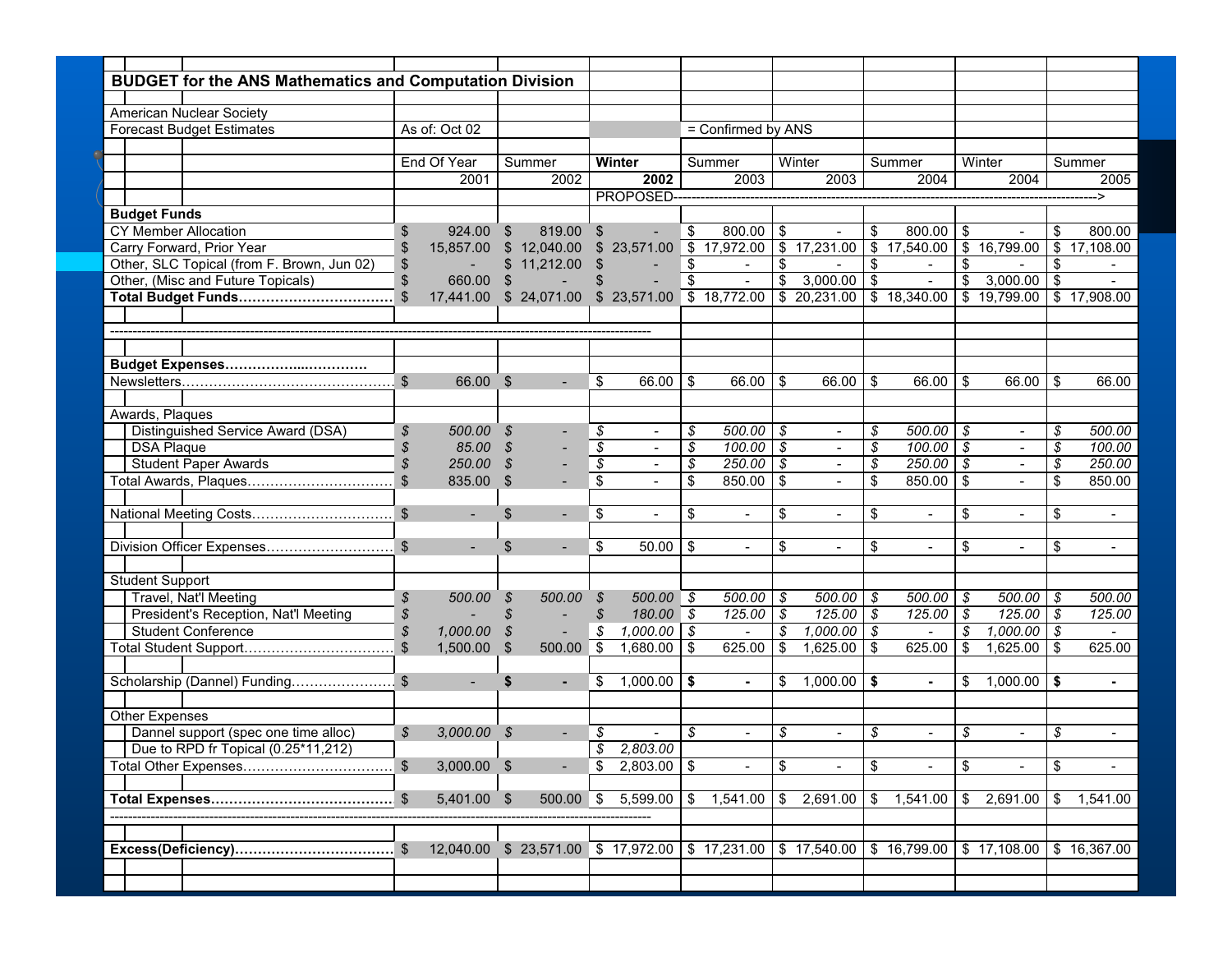# **Student Support Items Student Support Items**

- **Travel to Meetings** 
	- **To be obligated (via disb form) before each meeting**
	- **To be executed after each meeting**
- **President's Receptions** 
	- **To students over age 21 only, By Name Request**
- $\bullet$  **Student Conferences**
- **Special Endowments (Dannel, etc)**
- **Other misc items (Paper awards, etc)**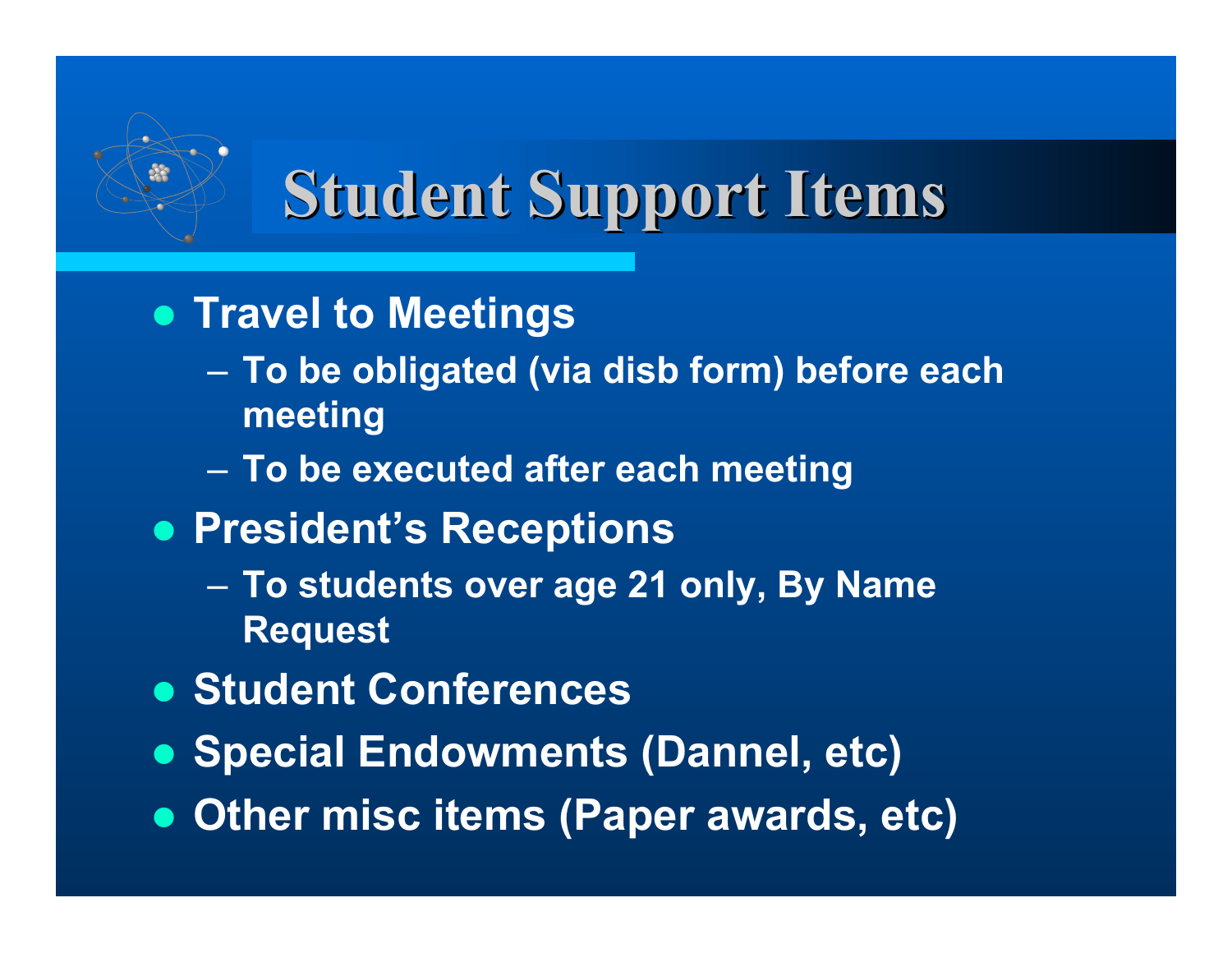# **Disbursements Disbursements**

- **Disbursed \$ for Student Support** 
	- **\$500 for Hollywood FL (June Mtg)**
	- **\$500 for Wash DC (Nov Mtg)**
	- **\$180 for Student's at President's Reception (verified for over age 21 only):**
		- **H. Hanshaw (Ed Larsen's student)**
		- **H. Stone (Marvin Adams' student)**
		- **N. Valette (Marvin Adam's student)**
		- **G. Davidson (Todd Palmer's student)**
- **Pending disbursements** – **PSU Student Mtg, RPD Support, other**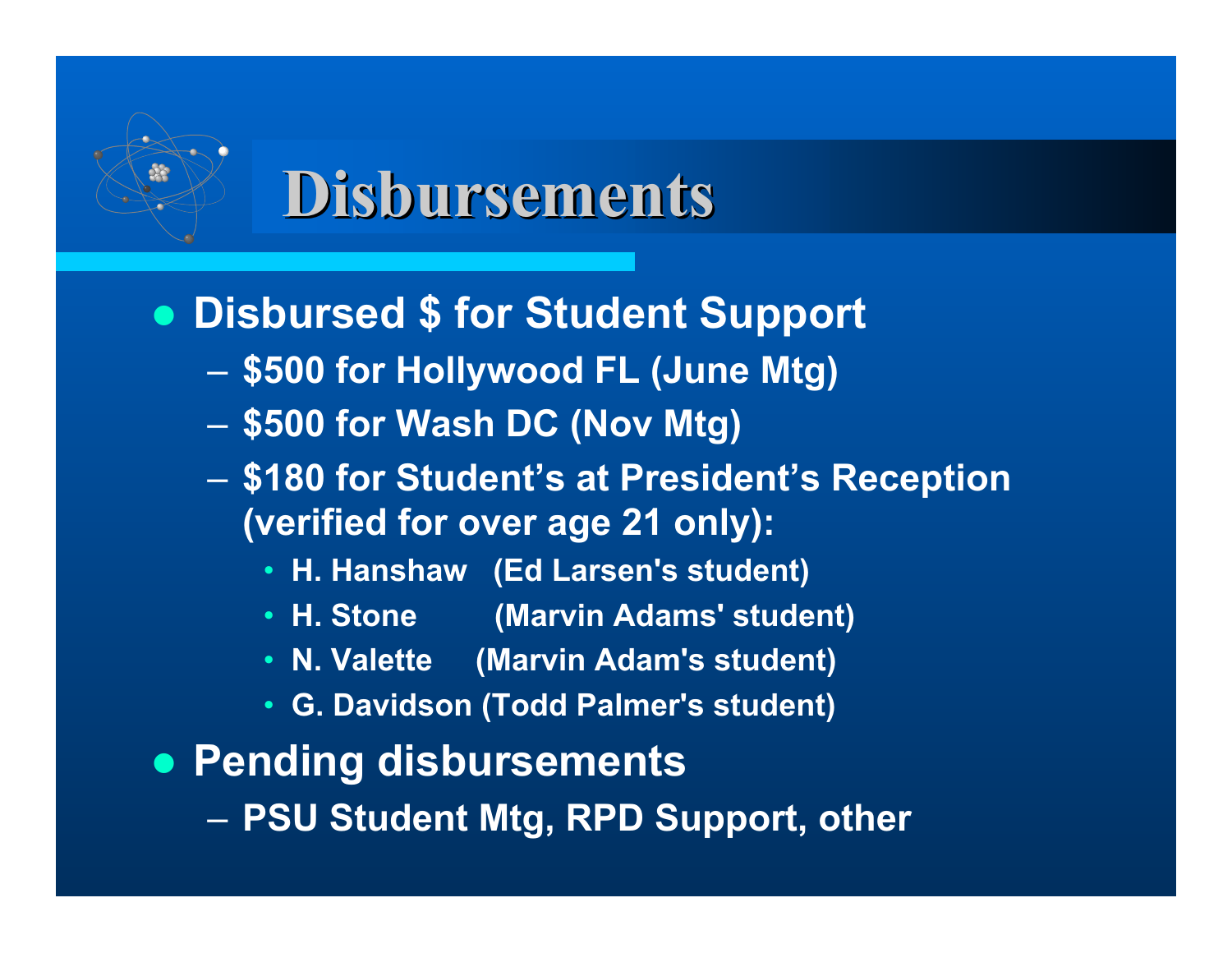### **Action Item: Penn State Conf**

### **• Student Support for PSU Conference**

- **Previous Treasurer did not allocate funds to Penn State Student Conference**
- **From Janet McLaughlin, ANS, 29 Jul 02:** The \$1,000.00 or the support of the Penn State student conference has not been completed. Since the meeting has been held, we would like to suggest that the \$1,000.00 be put into student support for the November meeting. Once again, a disbursement form needs to be completed…

**• Instructions from R. Sanchez to wait until DC Meeting…Action for M&C Executive Committee**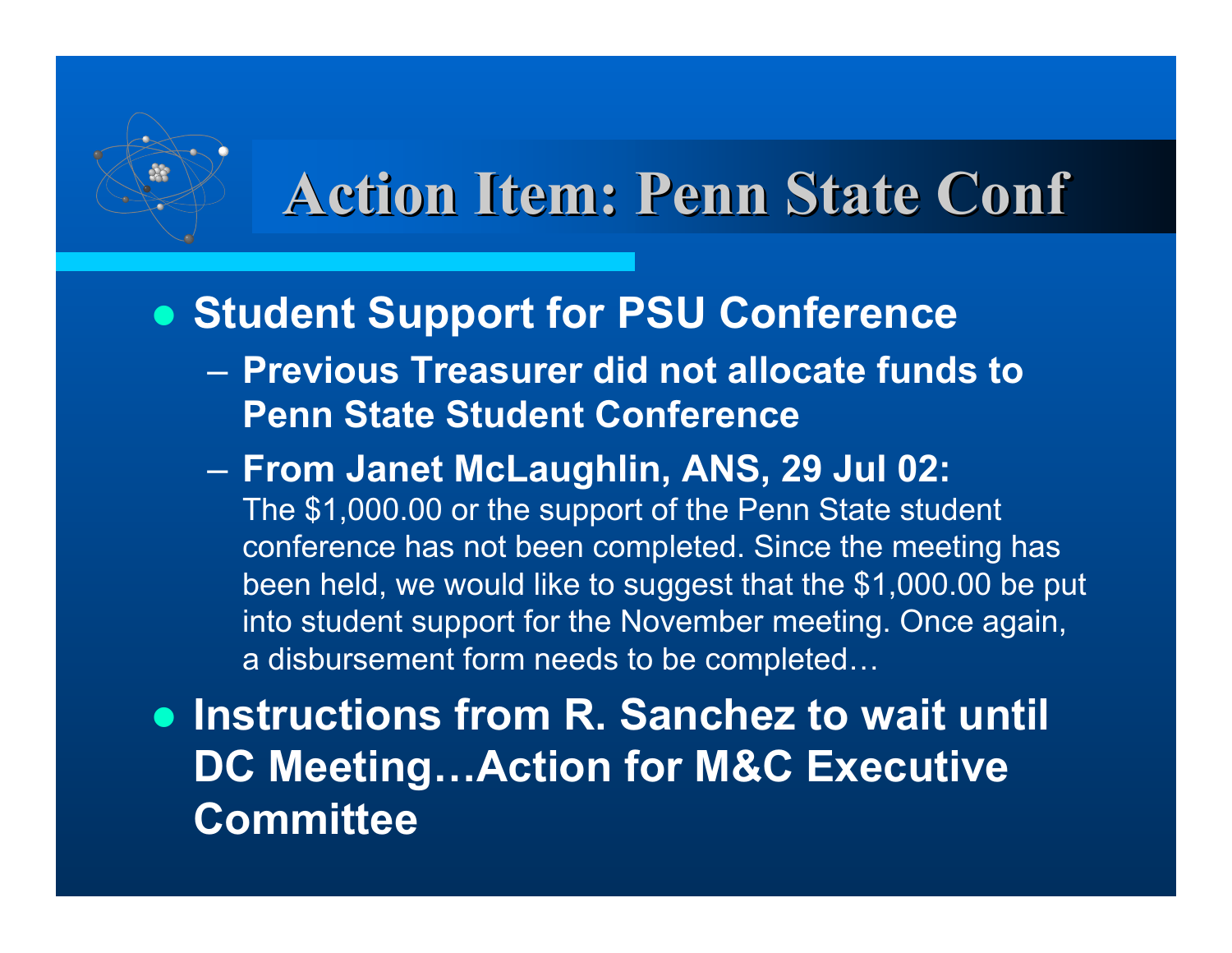# **Action Item: SLC Topical Share Action Item: SLC Topical Share**

### **• SLC Topical Share**

- **25% of \$11,212 (\$2,803) to be disbursed to RPD**
- **Funds not acknowledged by ANS until Oct 02**
- **Treasurer plans to proceed with funds disbursement**
	- **unless otherwise directed, \$2,803 to RPD**
	- **Action for M&C Executive Committee, if any?**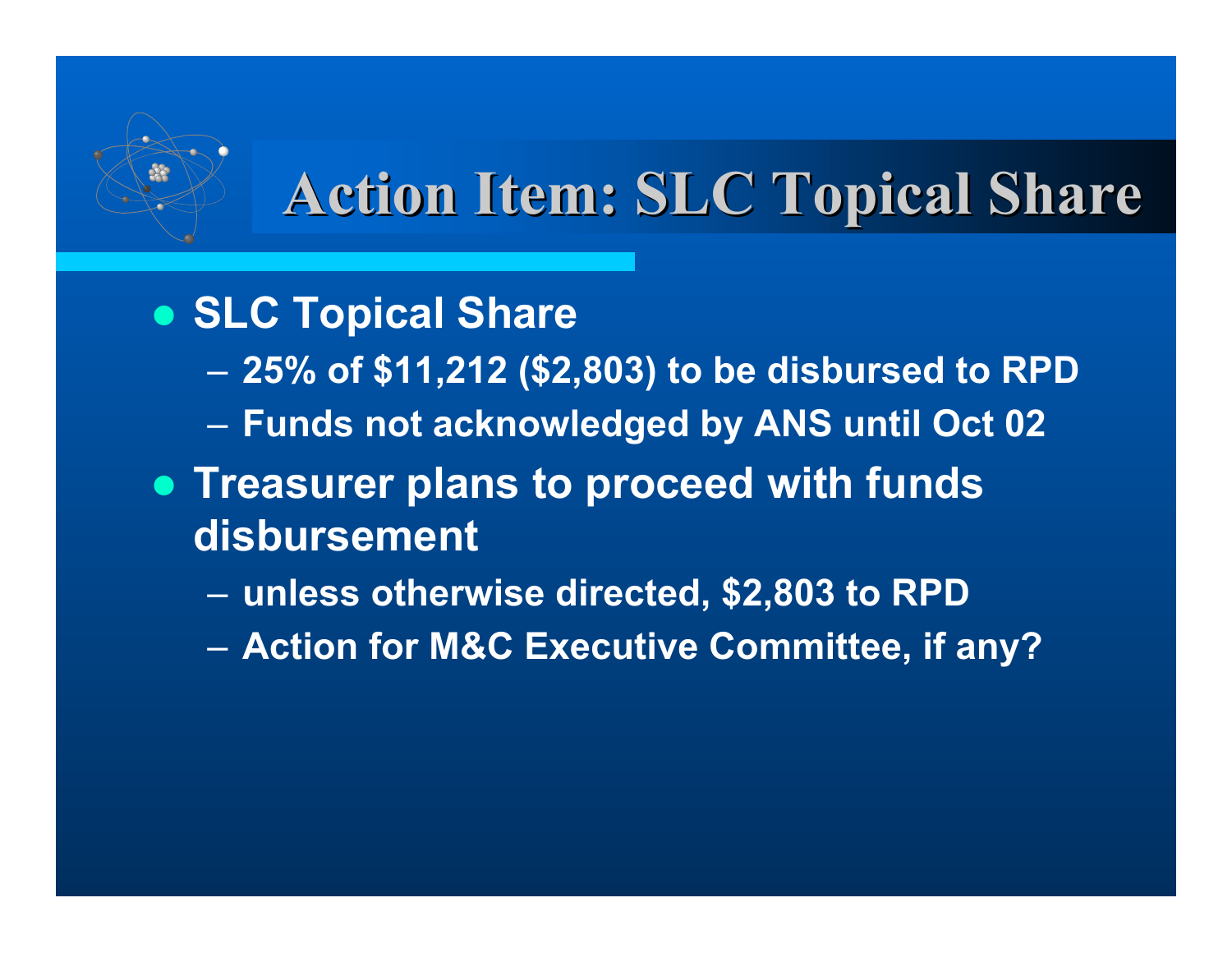### **Action Item: Budget Close-out Action Item: Budget Close-out**

**• 2002 Budget Needs to be closed out** 

- **Actions need to be resolved now**
- **Out-year (forecast) budgets need to be reviewed**
- **2003 Budget must be submitted to ANS**

**• Other items...**